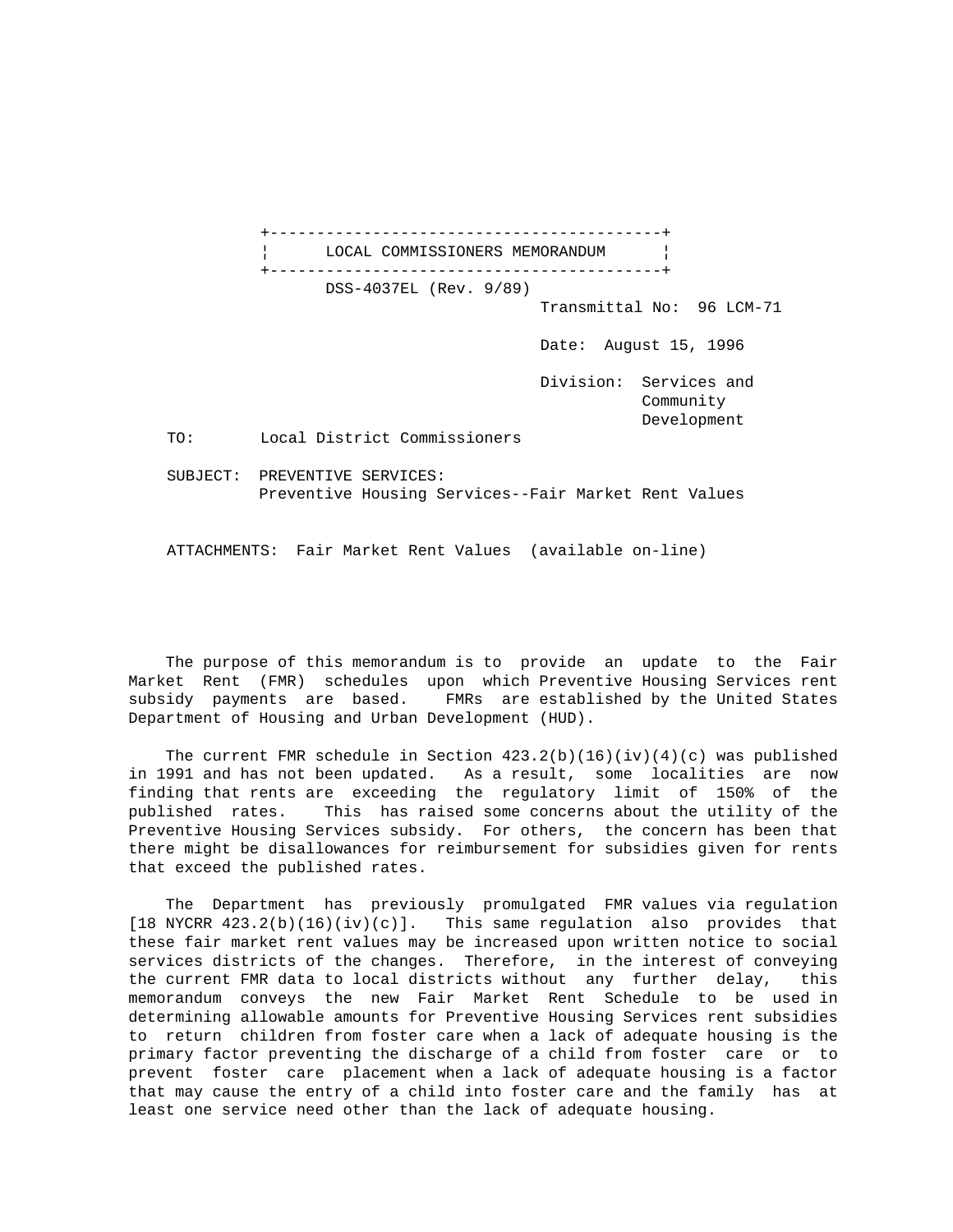Date August 15, 1996

Trans. No. 96 LCM-71 **Page No. 2** 

 The amount of subsidy that may be paid under the Preventive Housing provisions to allow a child to return home [18 NYCRR 423.2(b)(16)] or to prevent placement of a child (see 95 LCM-110) has been keyed to the actual cost of rent. With the passage of Chapter 83 of the Laws of 1995, Preventive Housing Services to prevent placement was changed from a demonstration program to permanent authority for social services districts to provide such services. Both the Department's Regulations and the Preventive Services Program Manual will be amended to reflect this change.

 Attached is the schedule for Fair Market Rents for each social services district, based on the FMRs published by HUD in the Federal Register of February 21, 1996 (pages 6690 and following.) These Fair Market Rents values are gross market rent values and include the cost of utilities, except for telephone. These values are applicable to rents for both types of Preventive Housing Services subsidy.

 All of the provisions for determining eligibility for and for providing Preventive Housing subsidy remain applicable , including the calculation of a family's ability to contribute to the cost of rent and the limitations on the amount of subsidies and the period of time that subsidies may be paid. Any questions regarding the FMRs or Preventive Housing Services subsidy should be addressed to the Regional Office of the Division of Services and Community Development serving your county.

\_\_\_\_\_\_\_\_\_\_\_\_\_\_\_\_\_\_\_\_\_\_\_\_\_\_\_\_\_\_\_\_\_\_\_\_\_\_\_\_\_\_\_\_\_\_

 Rose M. Pandozy Deputy Commissioner Division of Services and Community Development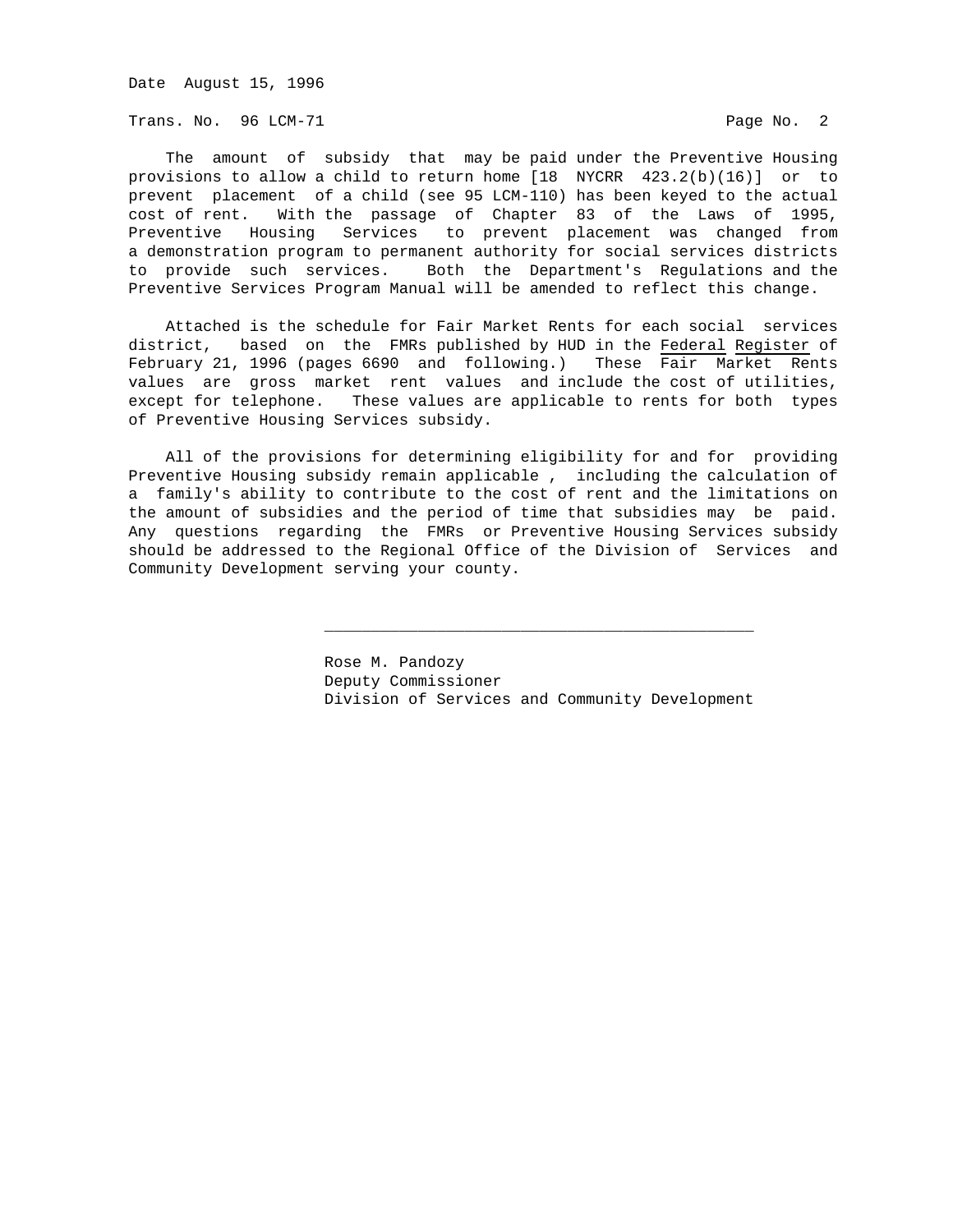| COUNTY      | 0B  | 1BR | 2BR | 3BR  | $4BR$ <sup>*</sup> |
|-------------|-----|-----|-----|------|--------------------|
| Albany      | 386 | 473 | 584 | 731  | 818                |
| Allegany    | 338 | 381 | 456 | 491  | 676                |
| Broome      | 343 | 387 | 483 | 615  | 687                |
| Cattaraugus | 338 | 381 | 456 | 591  | 676                |
| Cayuga      | 370 | 446 | 552 | 705  | 783                |
| Chautauqua  | 343 | 387 | 463 | 600  | 687                |
| Chemung     | 343 | 387 | 475 | 600  | 718                |
| Chenango    | 360 | 381 | 456 | 591  | 676                |
| Clinton     | 338 | 381 | 492 | 615  | 689                |
| Columbia    | 423 | 444 | 570 | 747  | 799                |
| Cortland    | 338 | 404 | 507 | 634  | 749                |
| Delaware    | 338 | 381 | 456 | 591  | 726                |
| Dutchess    | 513 | 651 | 804 | 1045 | 1222               |
| Erie        | 340 | 415 | 499 | 624  | 698                |
| Essex       | 338 | 386 | 483 | 605  | 676                |
| Franklin    | 338 | 381 | 456 | 591  | 676                |
| Fulton      | 338 | 381 | 456 | 591  | 676                |
| Genesee     | 372 | 483 | 589 | 754  | 824                |
| Greene      | 338 | 438 | 526 | 680  | 828                |
| Hamilton    | 338 | 407 | 468 | 591  | 676                |
| Herkimer    | 343 | 387 | 474 | 600  | 687                |
| Jefferson   | 364 | 430 | 506 | 634  | 708                |

\* FMRs for units larger than 4BR are calculated by adding 15% to the 4BR FMR for each extra bedroom. Thus, the FMR for a 5 BR unit will be 1.15 times the 4BR FMR, and the FMR for a 6BR unit will be 1.30 times the 4BR FMR, etc.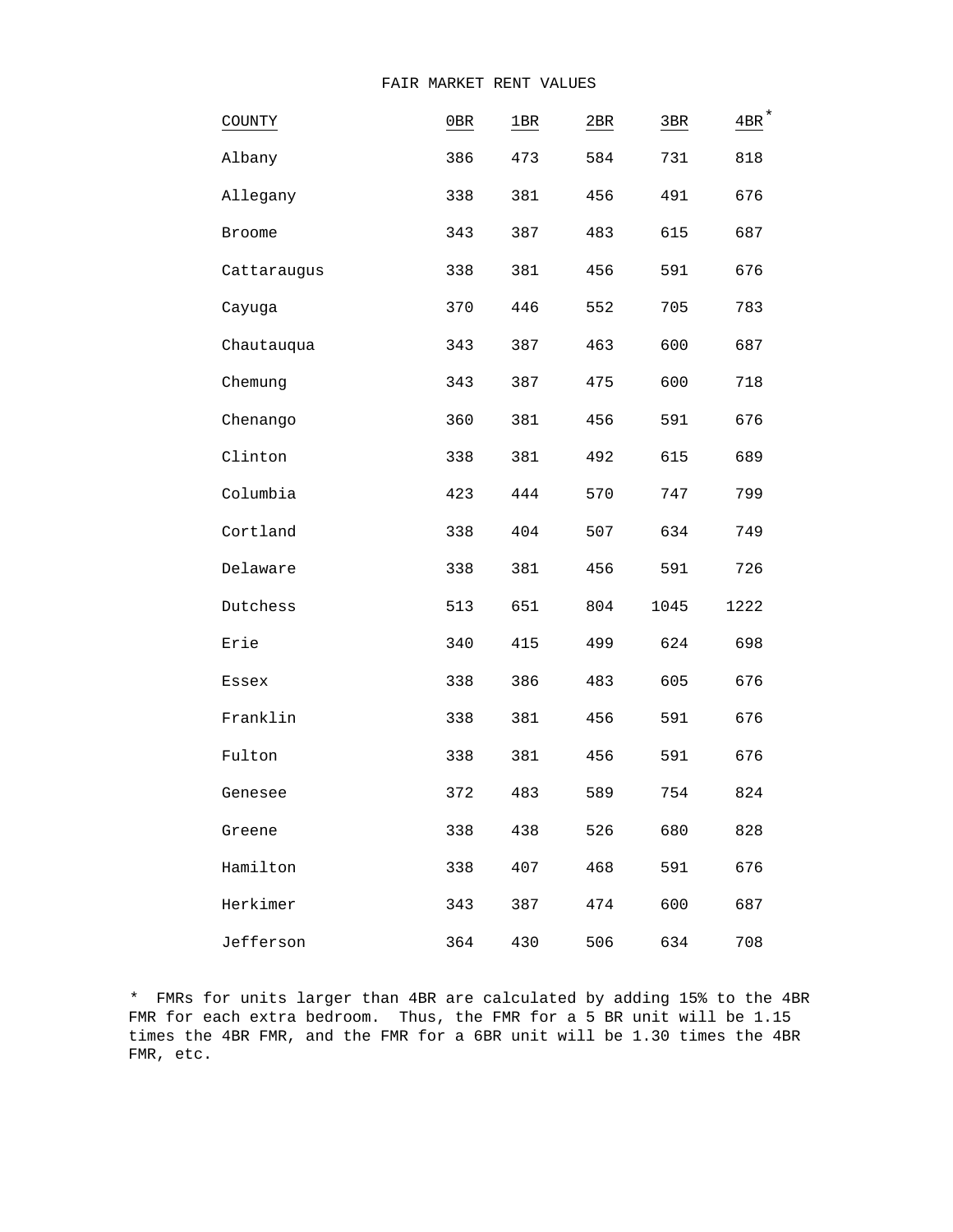| COUNTY       | 0B  | 1BR | 2BR  | 3BR  | $4BR^*$ |
|--------------|-----|-----|------|------|---------|
| Lewis        | 338 | 381 | 456  | 591  | 676     |
| Livingston   | 372 | 483 | 589  | 754  | 824     |
| Madison      | 370 | 446 | 552  | 705  | 783     |
| Monroe       | 372 | 483 | 589  | 754  | 824     |
| Montgomery   | 386 | 473 | 584  | 731  | 818     |
| Nassau       | 690 | 831 | 1014 | 1410 | 1511    |
| Niagara      | 340 | 415 | 499  | 624  | 698     |
| Oneida       | 343 | 387 | 474  | 600  | 687     |
| Onondaga     | 370 | 446 | 552  | 705  | 783     |
| Ontario      | 372 | 483 | 589  | 754  | 824     |
| Orange       | 505 | 657 | 803  | 1019 | 1163    |
| Orleans      | 372 | 483 | 589  | 754  | 824     |
| Oswego       | 370 | 446 | 552  | 705  | 783     |
| Otsego       | 338 | 400 | 460  | 595  | 756     |
| Putnam       | 645 | 719 | 817  | 1022 | 1144    |
| Rensselaer   | 386 | 473 | 584  | 731  | 818     |
| Rockland     | 645 | 719 | 817  | 1022 | 1144    |
| St. Lawrence | 338 | 381 | 456  | 591  | 676     |
| Saratoga     | 386 | 473 | 584  | 731  | 818     |
| Schenectady  | 386 | 473 | 584  | 731  | 818     |
| Schoharie    | 386 | 473 | 584  | 731  | 818     |
| Schuyler     | 366 | 391 | 463  | 645  | 760     |
| Seneca       | 361 | 389 | 469  | 606  | 676     |

\* FMRs for units larger than 4BR are calculated by adding 15% to the 4BR FMR for each extra bedroom. Thus, the FMR for a 5 BR unit will be 1.15 times the 4BR FMR, and the FMR for a 6BR unit will be 1.30 times the 4BR FMR, etc.